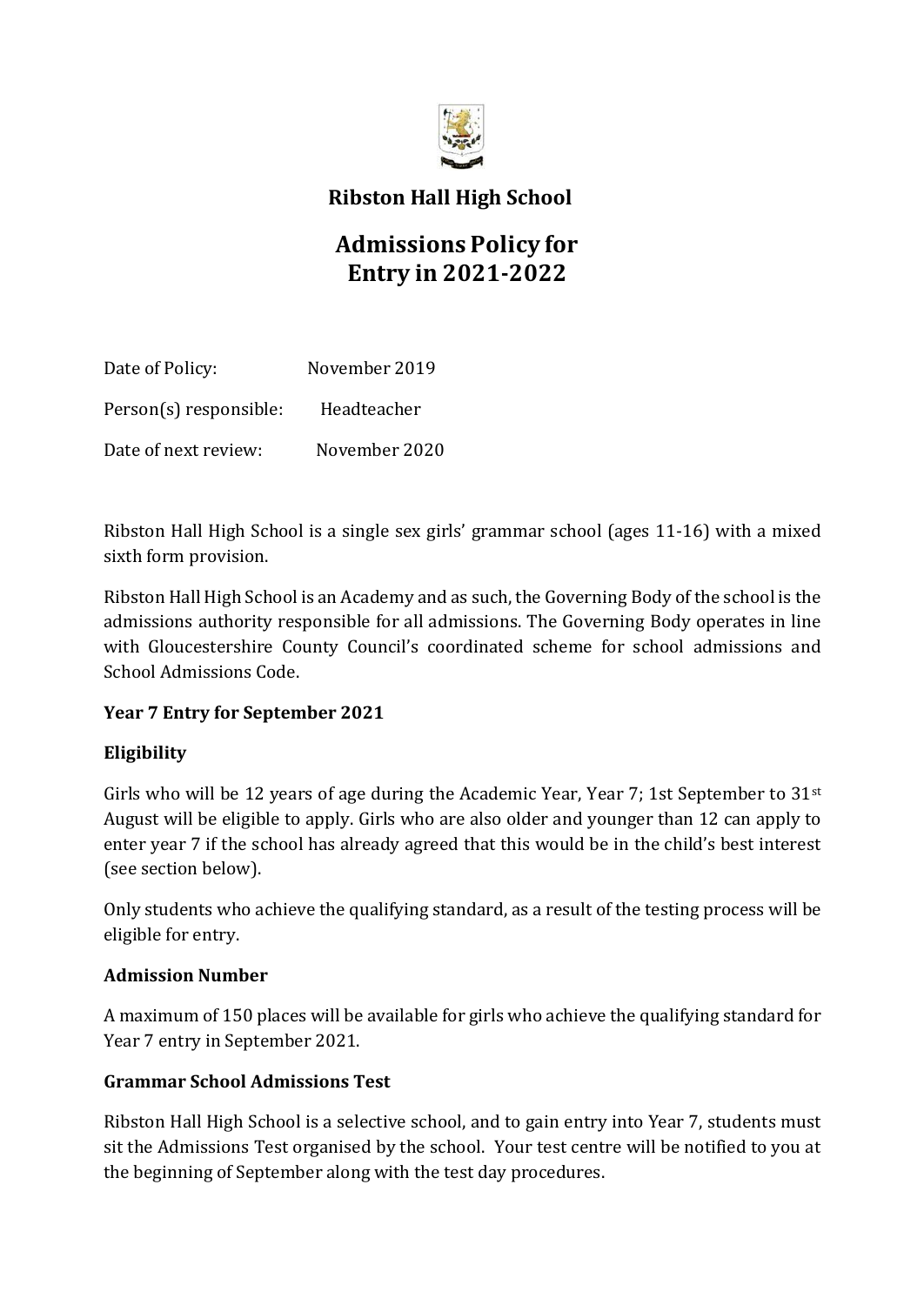#### **Registration for the Test**

To join Year 7 in September 2021 the test will be held on 12th September 2020. Parents/carers who wish their child to sit the test at Ribston Hall High School must complete the Gloucestershire Grammar Test Registration Form. Check the school website for details for which month the registration process will open. Please note, registration is open for one month only.

In order to safeguard the credibility of the test, where a student (whether or not registered in two or more authorities including Gloucestershire) undertakes the same test on more than one occasion, then the first sitting shall be taken as the test score. Any place offered in accordance with the admission arrangements shall be based on that score. For the avoidance of doubt where a place is offered because of a fraudulent or misleading application, the school may withdraw that offer.

Late registrations will only be considered in exceptional circumstances at the discretion of the school and after consideration by the School's Admissions Review Group.

In accepting children for registration for the test, the school seeks to abide by the Disability Rights Commission Code of Practice and will provide facilities, where required, if prior notification is given when parents/carers register their child for the test.

For admission into Year 7, parents/carers must also submit the Common Application Form stating their preferred schools to the Access to Education Team (0-16) in the Local Authority no later than 31st October 2020.

Your daughter may apply to take the test for admission into Year 7, whether in the normal way or as a Late Test, on one occasion only.

#### **Underage and Overage Applications**

Out of age applications will be considered prior to the closing date by the School's Admissions Review Group. Ribston Hall High School will consider each application in the light of the circumstances and in the best interests of the child concerned.

The following must apply if an applicant is considered to be underage:

• Their date of birth places them in the cohort below their chronological age and they are following the curriculum for the eligible cohort for testing.

When informing a parent of their decision on the year group the child should be admitted to, the admission authority will set out clearly the reasons for their decision.

#### **Test Performance**

Information about your daughter's performance in the Admissions Test will be provided to parents as soon as possible after the test. This is not an offer of a place at Ribston Hall High School. Parents/carers must ensure that if they wish to apply for a place, they must complete the Common Application Form and register with the Local Authority.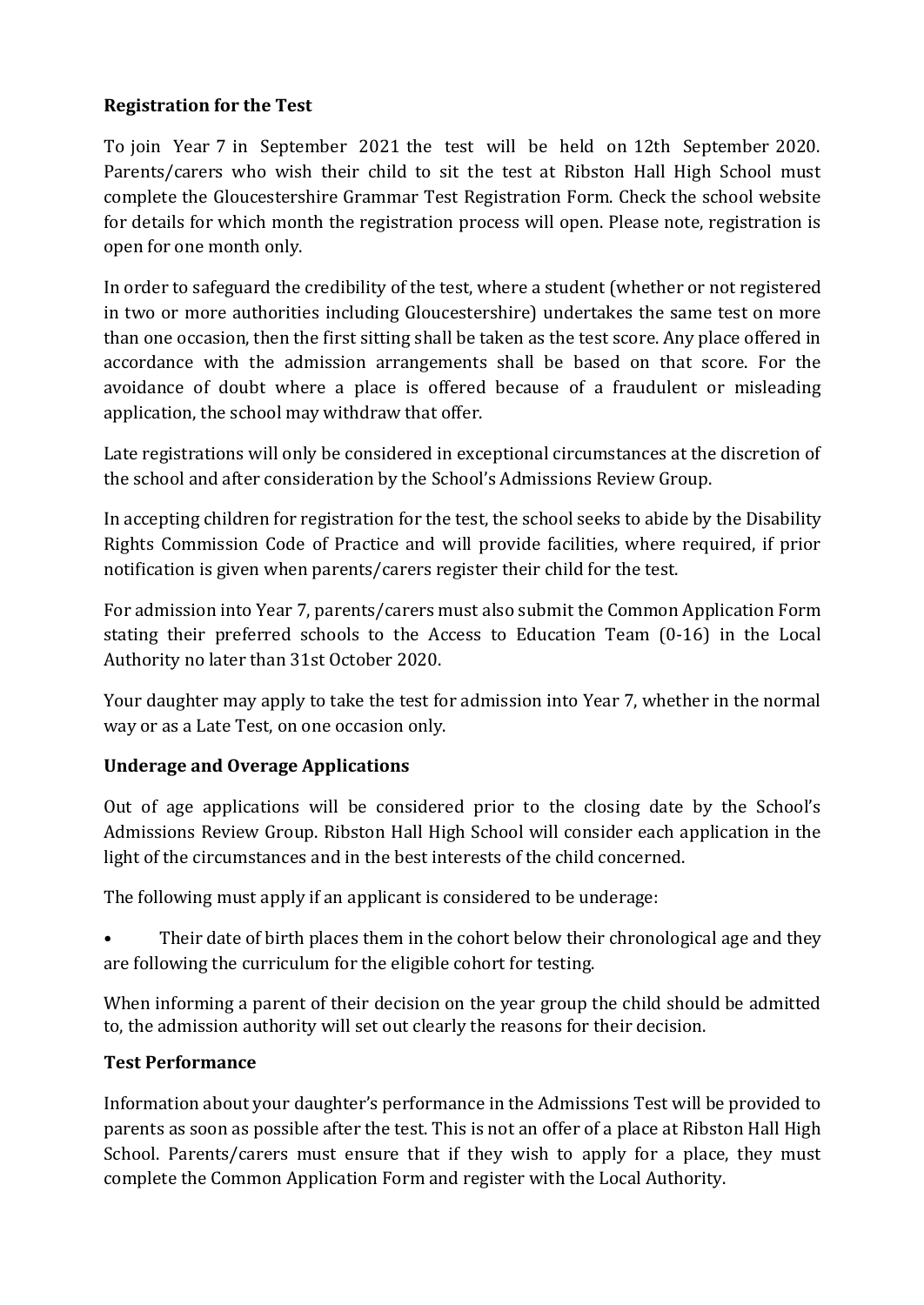### **Offer of Places**

By law, the School is not permitted to make offers of places for Year 7 before the start of the school year. These will be made by the Local Authority on March 1st in the year of entry. Under the coordinated admissions scheme operated by the Local Authority, a student will be offered one school place only on March 1st. If she qualifies for more than one school, the Local Authority will offer a place at the school of highest preference as ranked by her parents.

### **Oversubscription criteria**

During the normal admissions round, where applications for admission exceed the number of places available, the following criteria will be applied, in the order set out below, to decide which students to admit:

1. "Looked after Children/Previously Looked after Children" who have met the qualifying standard. (See Appendix 1)

2. 30 places will be allocated to students who qualify for Pupil Premium who have met the qualifying standard. Place allocation for Pupil Premium students who live in Gloucester City (defined by electoral maps produced by LGBCE) will be prioritised over Pupil Premium students from other areas of the country (See Appendix 2)

3. Students who are not eligible for pupil premium but ranked highest in the qualifying standard. If the student has achieved the qualifying standard then admission is simply by rank order of scores.

### **Tie Breaker**

In the event that two, or more, girls have an equal result, the higher ranking will be given to the girl who lives closest to the School, measured as a straight line from their main place of residence to Ribston Hall High School, using the Local Authority's computerised measuring system. (The distance is measured from the Ordnance Survey Address Point of the permanent residence, including flats – to the Ordnance Survey Address Point of the School.)

In the very unlikely event that two applicants for the final available place who meet the qualifying standard live exactly the same distance from the main reception of the school, random allocation (overseen by someone unconnected with the school) will determine which child is admitted.'

# **Children with a Statement of Special Educational Needs (SEN) or Educational Health Care (EHC) Plan naming Ribston Hall High School**

Children who have a Statement of Special Educational Needs (SEN) or Educational Health Care plans (EHC) are placed in schools according to the arrangements set out in the SEN Code of Practice and not through any admission criteria. Children will have to be assessed as having sufficient academic ability by the LA in consultation with Ribston Hall High School.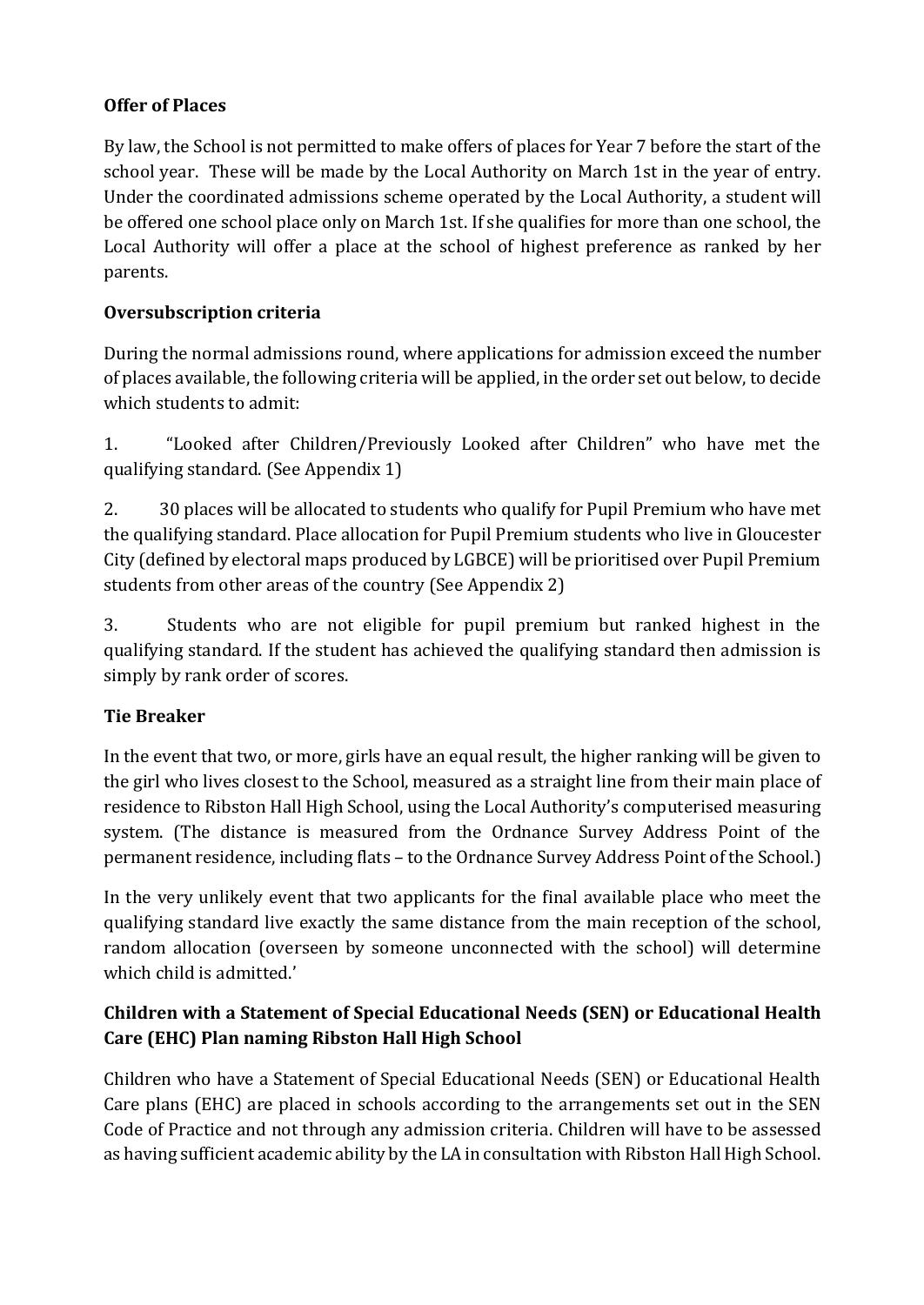### **Waiting List**

Ribston Hall High School will retain a Waiting List (according to our oversubscription criteria) until December of the Year of Entry (i.e. December 31st 2021). Thereafter please refer to the Ribston Hall High School 'In Year Admissions' Policy.

### **Children unable to sit the Test on the appointed day**

Due to illness, accident, or sudden bereavement: where exceptional circumstances mean a child cannot take the test on the appointed day, the school may organise a similar replacement test (a "Late Test") but normally no later than the end of September. In such cases, parents/carers must contact the School's Admissions Officer to discuss the situation prior to the appointed day when the normal test takes place.

The school will require proof of illness or other evidence and may decline to permit a child to take a Late Test in the absence of such evidence.

Due to moving into the area after registration: in cases where families move into the area after the date for registration for the test but wish their daughter to be considered for entry into Ribston Hall High School, a Late Test will be organised during the month of March. If entry is sought for Year 7, an application for the child, naming Ribston Hall High School as one of the school preferences, must also have been made to the Local Authority.

#### **In Year Admissions**

Any applications for Year 7 after the start of the school year and any applications for other year groups at any time must be made directly to the school. The LA will make Year 7 offers up until the start of the school year.

If the school is oversubscribed, a waiting list will be held for entry into each year group. If there is a space available in a year group, places will be offered to children on our waiting list, in accordance with the order of our oversubscription criteria (please see paragraph above titled 'Oversubscription Criteria').

### To gain a place on the Waiting List for a given Year Group:

Following the Entrance Test, Ribston Hall High School will retain a Waiting List (based on oversubscription criteria) until December of the Year of Entry.

From 1st January of Year 7, students must meet the qualifying standard using Cognitive Ability Test indicators of a Minimum Mean Score of 110.

Students in Year 8, 9, 10 and 11 must also meet the qualifying standard using Cognitive Ability Test indicators of a Minimum Mean Score of 110.

In addition, students may be placed on the Waiting List where they have achieved equivalent results in a Year 6 Examination used for entry into a Grammar School in another area of the country.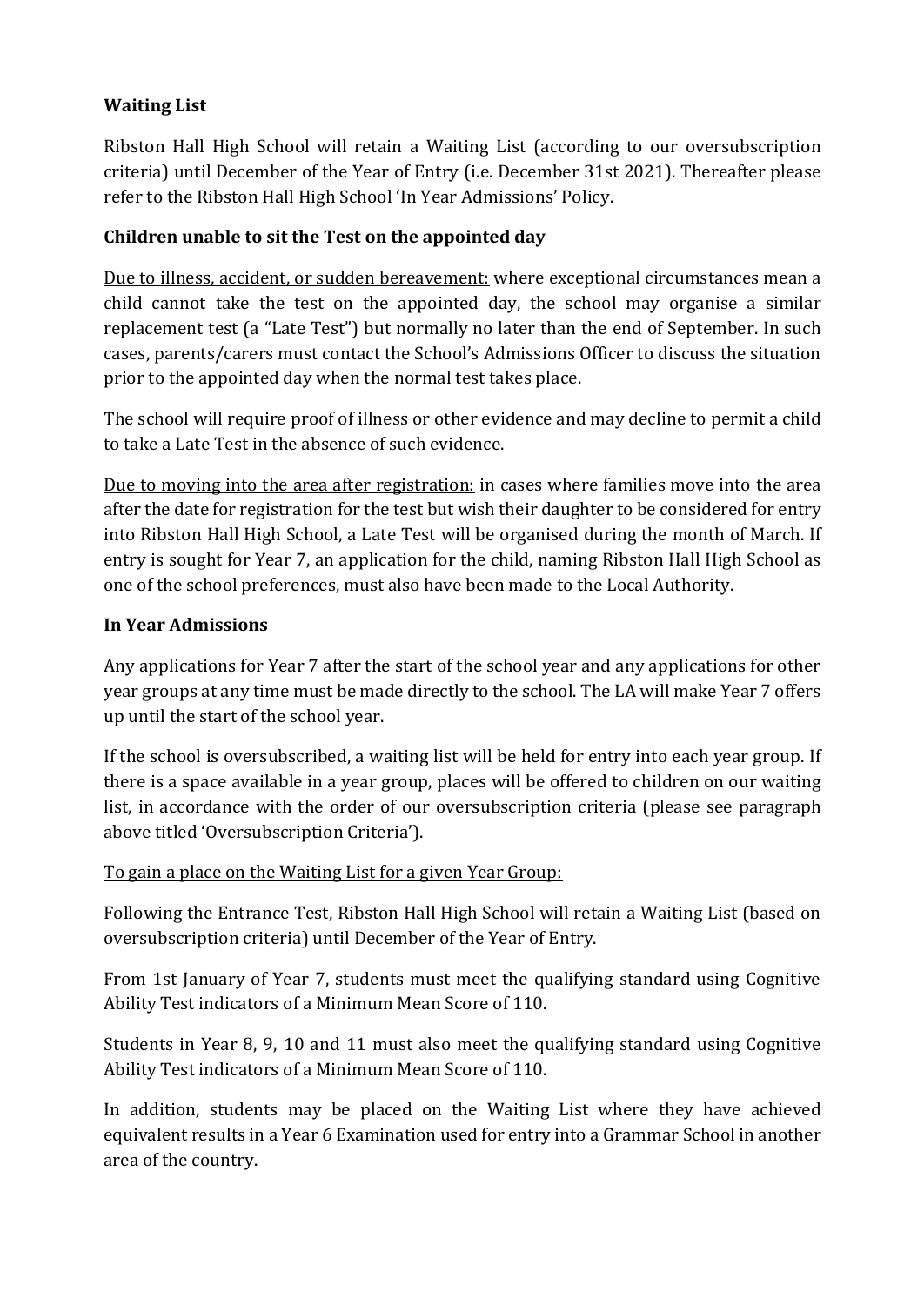#### **Fair Access Protocols**

Ribston Hall High School has signed up to the In-Year Fair Access Protocols held by Gloucestershire County Council. Should a suitably qualified vulnerable student within these protocols require a place at the school they will take precedence over any student on the waiting list.

Ribston Hall High School is committed to equal opportunity and follows the Equality Act 2010 and adheres to the requirements of the School Admissions Code 2014.

#### **Right of Appeal**

If a place is refused, the Notification of this fact will advise of the right of appeal.

The "Information about School Admission Appeals" booklet details the arrangements for appeals, which equally apply to In Year Applications. In these cases, the same policy will apply to repeat applications.

#### **Sixth Form Admissions**

#### **Year 12 Admissions**

Ribston Hall High School admits males and females into the Sixth Form.

Applications for Year 12 should be completed by the published deadline on the application form. Please refer to the school's website [www.ribstonhall.gloucs.sch.uk f](http://www.ribstonhall.gloucs.sch.uk/)or a copy of the application form. Places will be confirmed after the GCSE results day in August each year. New students must submit their GCSE results within one week of GCSE results day.

All Year 11 students at Ribston Hall High School who meet the published academic entry requirements are eligible for a place in the Sixth Form.

Applications are welcomed from new students who wish to continue their studies at Ribston Hall High School.

Following submission of an application form, all applicants will be invited to an advisory discussion with a member of the Ribston Hall High School Sixth Form Team. Information, advice and guidance is available for prospective Sixth Formers with their parents to provide expert professional support at a critical time of decision.

#### **Capacity**

The capacity for the Year 12 cohort is 200.

#### **Admission Number**

The number of external applicants to be admitted to Year 12 is 50.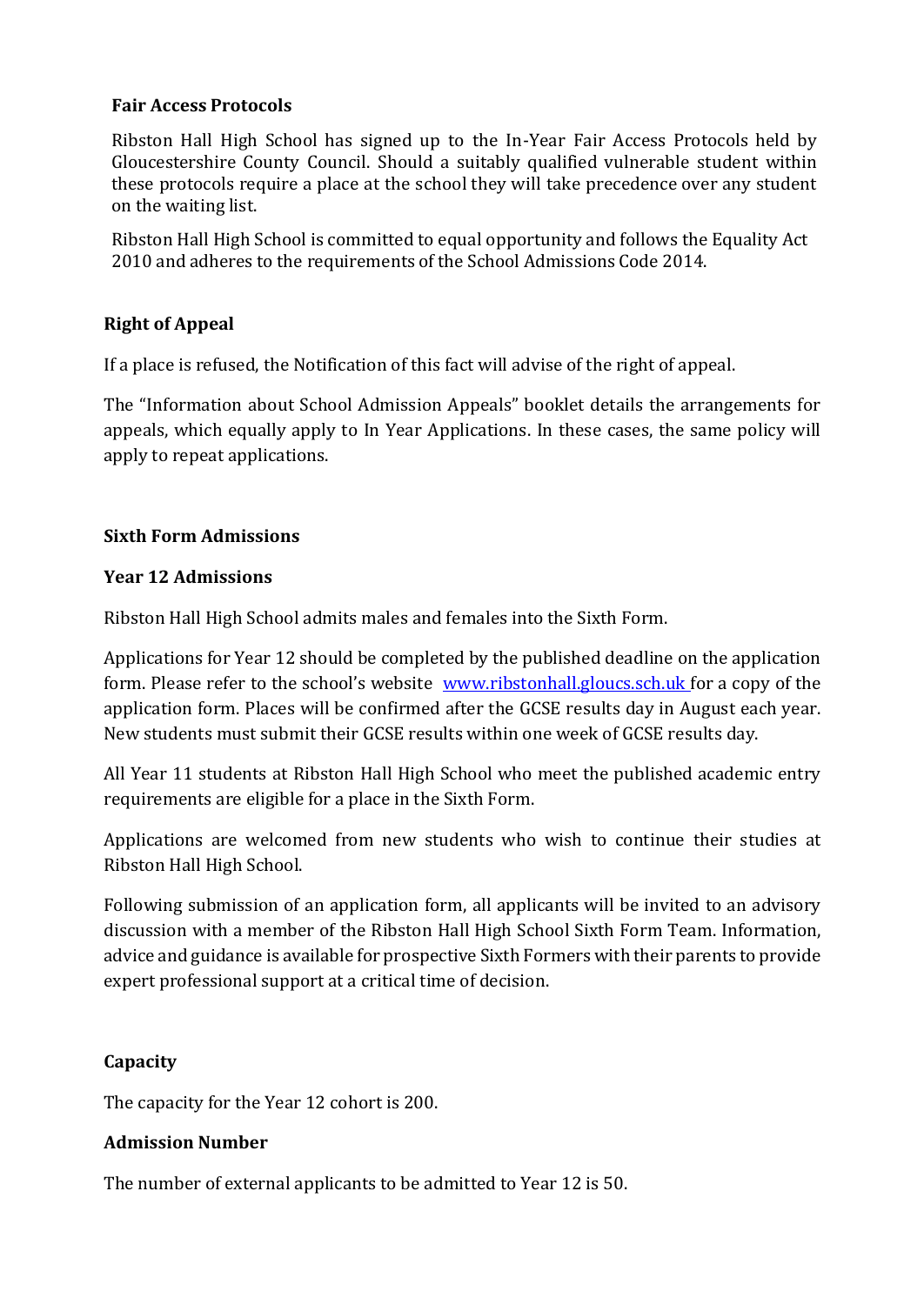### **Academic Entry Requirements**

Students will need to meet the following requirements for entry into Ribston Hall High School Sixth Form or to progress from the school's own year 11 to year 12:

- Five full course GCSE at Grade 6, in separate subjects at Grade 6 or higher (Core and Additional Science count as separate subjects. Short course GCSEs do not count towards the full course GCSE requirements).
- Students should have a minimum of Grade 5 in both English Language and Mathematics.
- Students should meet individual subject requirements as described in the prospectus in their chosen subjects if previously taken at GCSE level, or a relevant subject as specified in the Sixth Form Information Booklet.

### **Admissions Review Group**

Internal and new students who have missed the entry criteria may request consideration for a place by the School's Admissions Review Group who may accept or reject applications.

The School's Admissions Review Group will also consider the case for all applicants who have previously been in receipt of Pupil Premium but have not met the published admission criteria. The School's Admissions Review Group will consist of the Headteacher, the Assistant Headteacher in charge of Pastoral Care, the Head of Sixth Form and a representative from the Board of Governors.

#### **Oversubscription Criteria**

If more applicants meet the academic standard for entry than can be offered places, the following additional criteria will be applied in this order:

1. 'Looked After Children/Previously Looked After Children' (see Appendix 1) who meet the entry criteria.

2. A student that was previously eligible for the Pupil Premium (See Appendix 2) during Year 11 and has met the entry criteria. The school reserves the right to disqualify a student where an application has been made which contains incorrect, fraudulent or misleading information, or to refuse to admit the student if an offer has been made on that basis.

3. Students from other schools.

### **Right of Appeal**

If a place is refused, the Notification of this fact will advise of the right of appeal.

### **Transport**

Parents are responsible for organising transport to and from Ribston Hall High School.